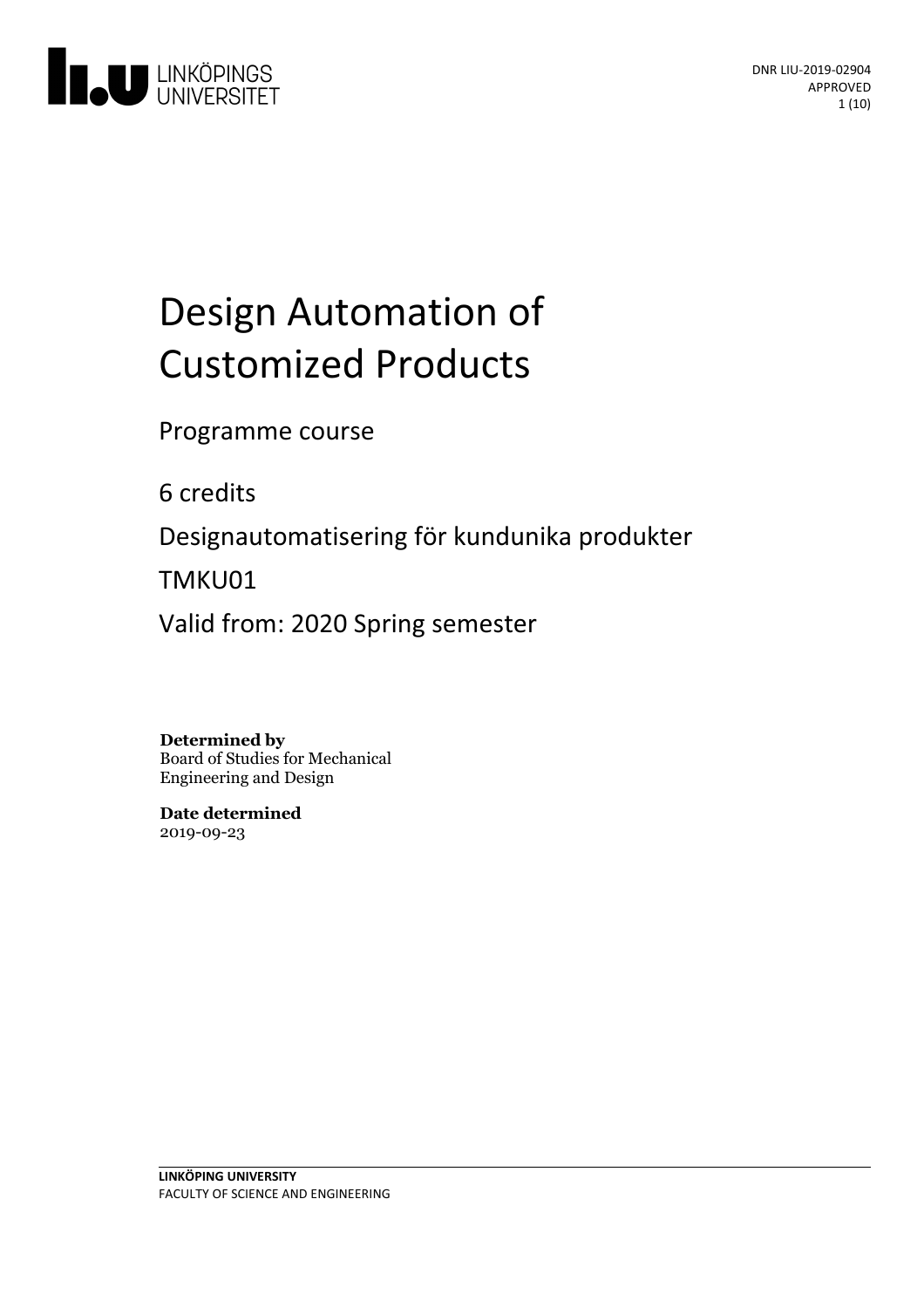### Main field of study

Product Development, Mechanical Engineering

### Course level

Second cycle

### Advancement level

A1X

### Course offered for

- Mechanical Engineering, M Sc in Engineering
- Design and Product Development, M Sc in Engineering
- Master's Programme in Mechanical Engineering

### Entry requirements

Note: Admission requirements for non-programme students usually also include admission requirements for the programme and threshold requirements for progression within the programme, or corresponding.

## Prerequisites

The course builds upon previous courses in the computer aided engineering area such as Design Optimization, Product Modelling and Collaborative Multidisciplinary Design Optimization

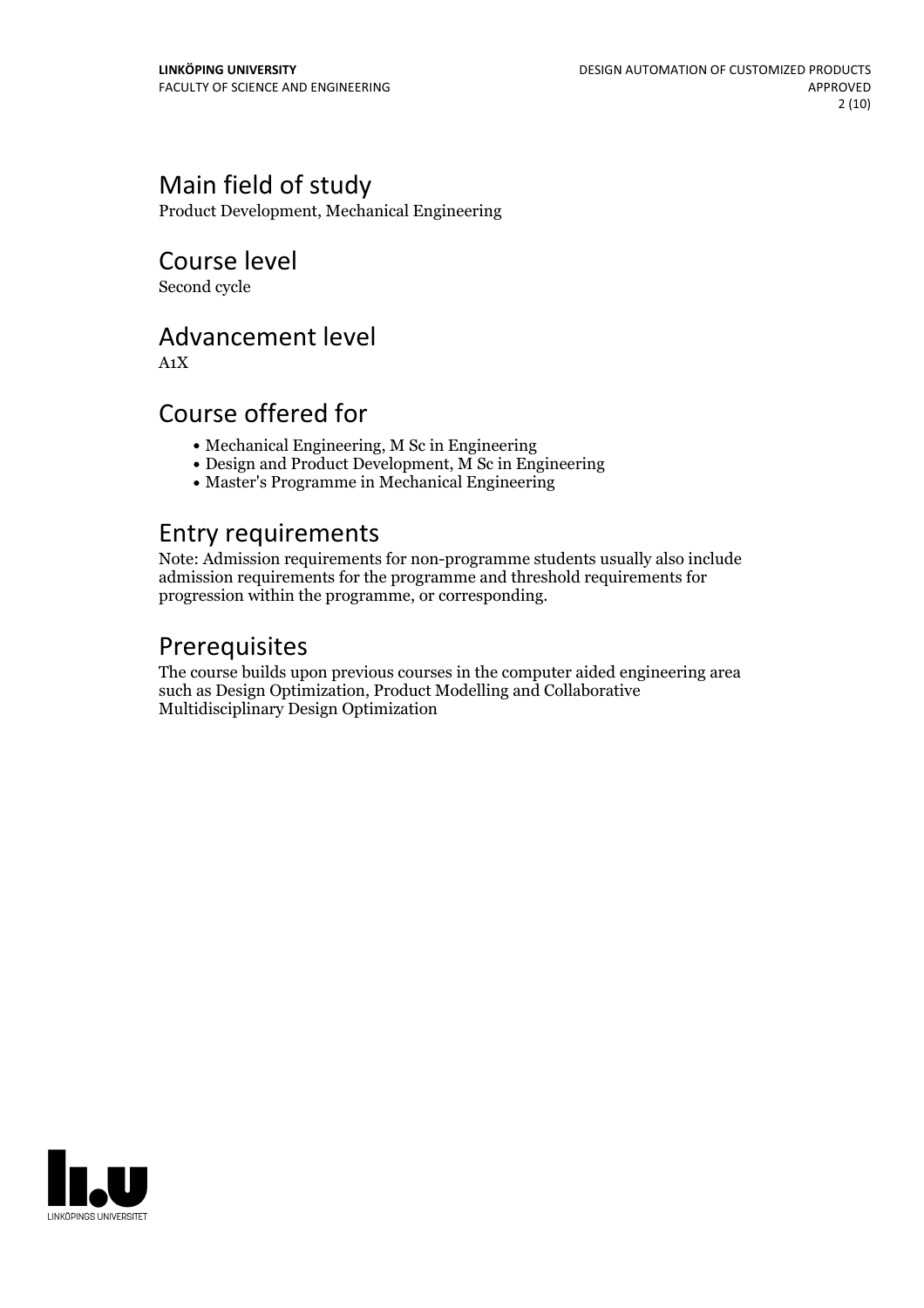# Intended learning outcomes

The course aims at utilizing the advancement of digitalization to develop products that are tailored to match specific customer needs. The course combines analysis of user data with modelling, simulation and optimization, and prototype building and testing. The aim is to practice the ability to build automated design frameworks from the interpretation of customer requirements, through design and manufacturing using numerical controlled machines (e.g. 3D-printing or

CNC-machines) for testing of physical prototypes. After completion of the course the students should be able to:

- understand the concept of Digital Twins and how it could be used in product development
- describe how user/customer data can be used to drive the development of customized products
- utilize modeling, simulation and optimization to design customized products
- design, manufacture and evaluate prototypes
- discuss and compare the suitability of different methods for going from user data to customized product

### Course content

The following subjects are treated during the course:

- The concept of Digital Twins, how they could be used in product- and service development and the correlation between reality vs model
- Data driven design and analysis of user data
- Design automation frameworks including modeling, simulation and optimization of products
- Correlation of reality with digital models
- Develop of physical prototypes through automatic connection of CAD models and numerical controlled machines such as CNC-machines and Additive Manufacturing

# Teaching and working methods

Lectures and computer exercises where methods and techniques thought in the course are applied to real design tasks. The lectures consist of mixed theory overview as well as guest lecturers from the industry to put the theory in a real world context.

# Examination

UPG1 Hand-in assignments 6 credits U, 3, 4, 5 Students are divided into groups and solve a project. Upon completion of the project, the student will present their project at an examination date. To test the students' individual knowledge, individual exercises are shared during a 3-hour lab opportunity as well.

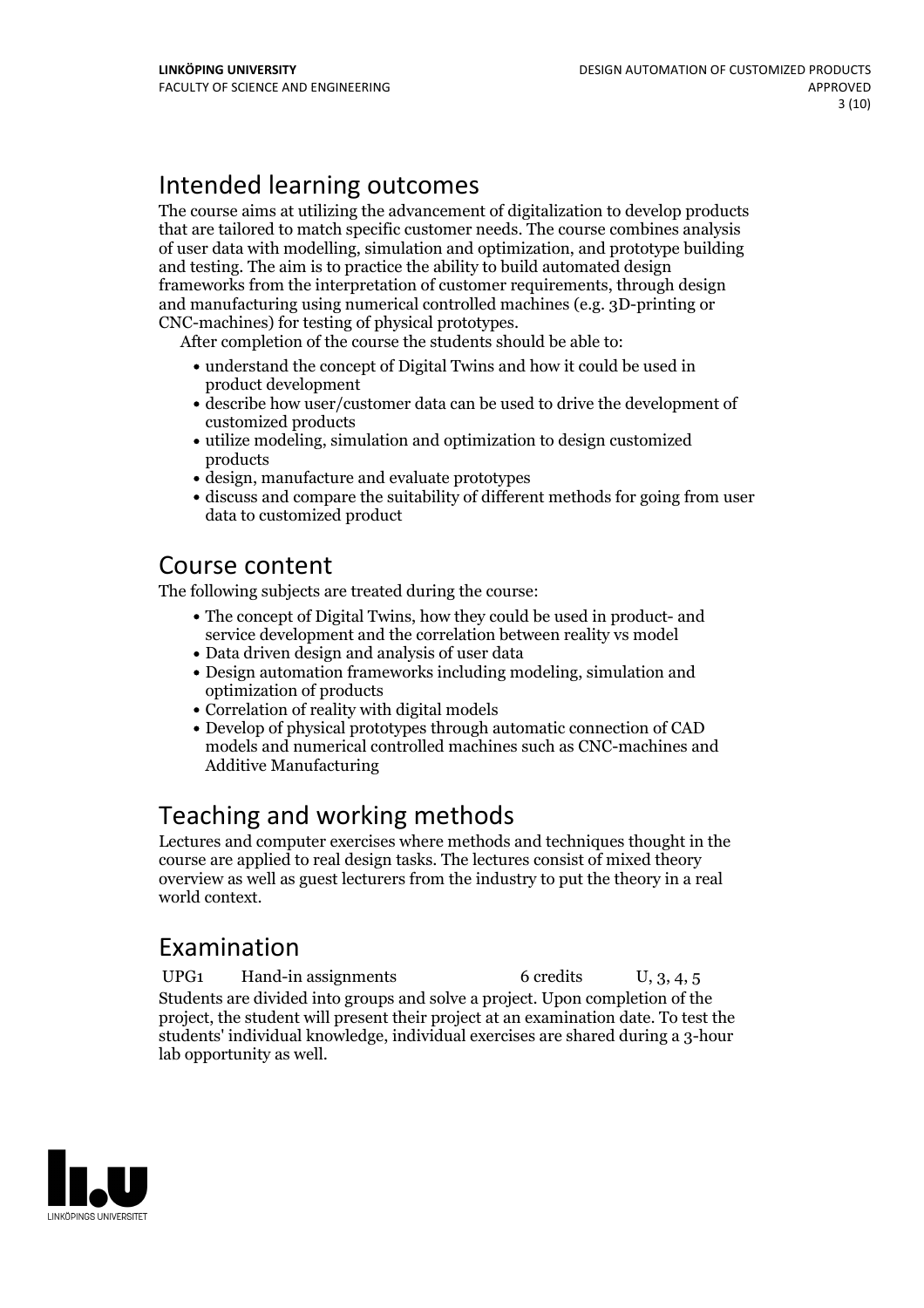### Grades

Four-grade scale, LiU, U, 3, 4, 5

# Other information

#### **About teaching and examination language**

The teaching language is presented in the Overview tab for each course. The examination language relates to the teaching language as follows:

- If teaching language is Swedish, the course as a whole or in large parts, is taught in Swedish. Please note that although teaching language is Swedish, parts of the course could be given in English. Examination language is
- Swedish.<br>• If teaching language is Swedish/English, the course as a whole will be taught in English if students without prior knowledge of the Swedish language participate. Examination language is Swedish or English
- (depending on teaching language).<br>• If teaching language is English, the course as a whole is taught in English.<br>Examination language is English.

#### **Other**

The course is conducted in a manner where both men's and women's

The planning and implementation of a course should correspond to the course syllabus. The course evaluation should therefore be conducted with the course syllabus as a starting point.

### Department

Institutionen för ekonomisk och industriell utveckling

### Director of Studies or equivalent

Mikael Axin

### Examiner

Mehdi Tarkian

### Course website and other links

### Education components

Preliminary scheduled hours: 80 h Recommended self-study hours: 80 h

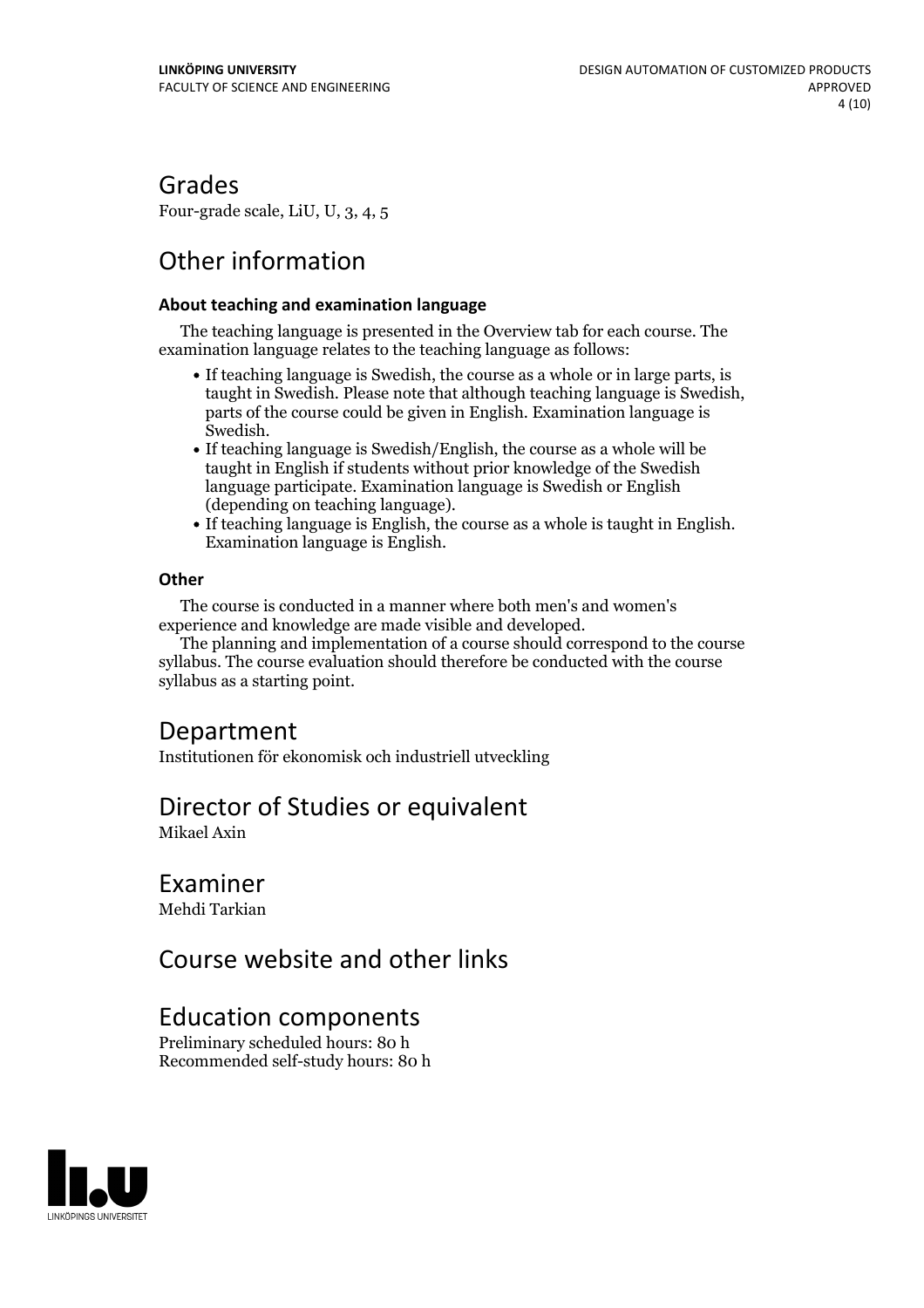# Course literature

#### **Articles**

The students are also encouraged to actively search for additional material.

#### **Other**

Recommended course literature could be found on the Lisam page.

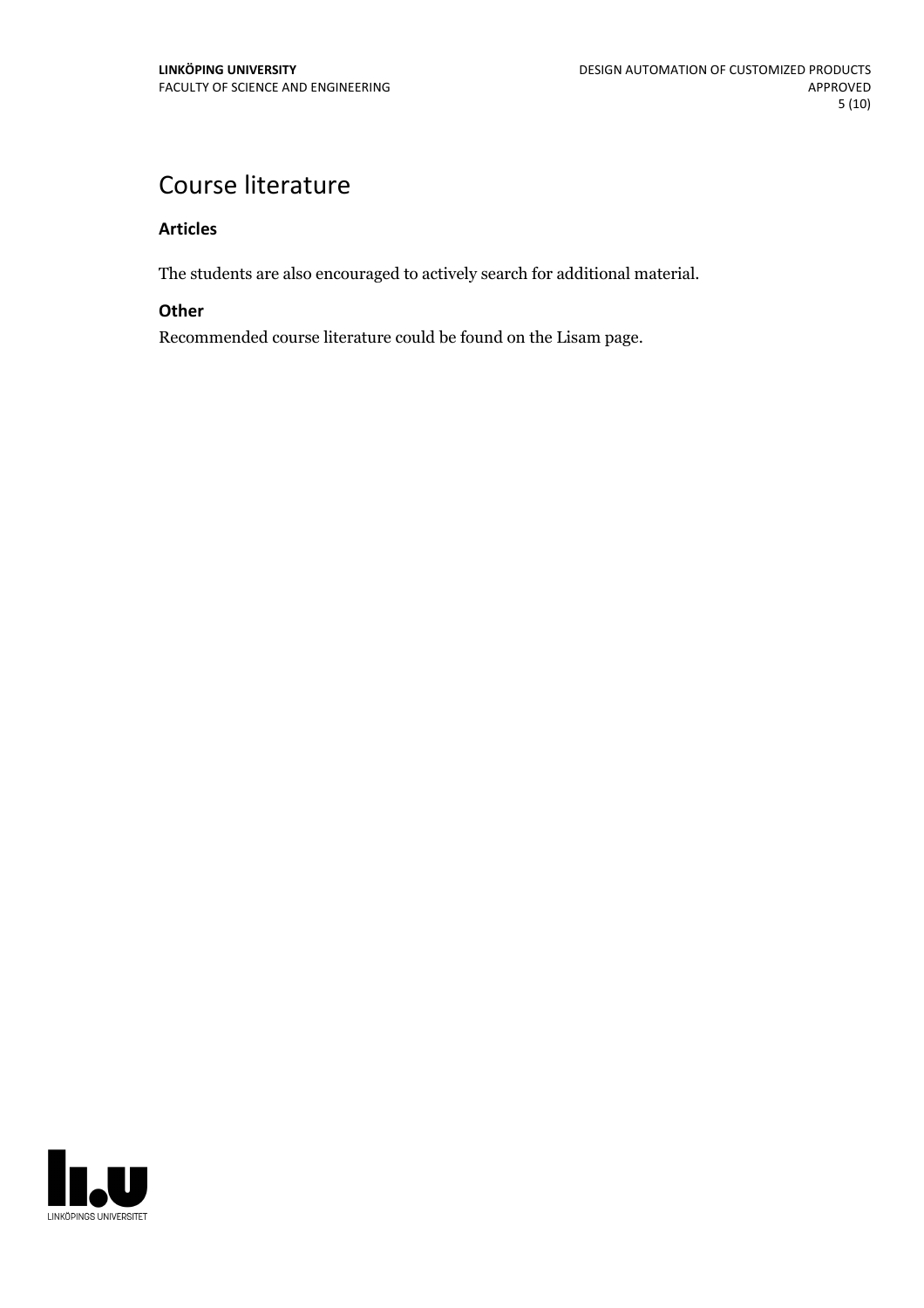# **Common rules**

### **Course syllabus**

A syllabus must be established for each course. The syllabus specifies the aim and contents of the course, and the prior knowledge that a student must have in order to be able to benefit from the course.

### **Timetabling**

Courses are timetabled after a decision has been made for this course concerning its assignment to a timetable module.

### **Interrupting a course**

The vice-chancellor's decision concerning regulations for registration, deregistration and reporting results (Dnr LiU-2015-01241) states that interruptions in study are to be recorded in Ladok. Thus, all students who do not participate in a course for which they have registered must record the interruption, such that the registration on the course can be removed. Deregistration from <sup>a</sup> course is carried outusing <sup>a</sup> web-based form: https://www.lith.liu.se/for-studenter/kurskomplettering?l=en.

### **Cancelled courses**

Courses with few participants (fewer than 10) may be cancelled or organised in a manner that differs from that stated in the course syllabus. The Dean is to deliberate and decide whether a course is to be cancelled or changed from the course syllabus.

### **Guidelines relatingto examinations and examiners**

For details, see Guidelines for education and examination for first-cycle and second-cycle education at Linköping University, http://styrdokument.liu.se/Regelsamling/VisaBeslut/917592.

An examiner must be employed as a teacher at LiU according to the LiU Regulations for Appointments

(https://styrdokument.liu.se/Regelsamling/VisaBeslut/622784). For courses in second-cycle, the following teachers can be appointed as examiner: Professor (including Adjunct and Visiting Professor), Associate Professor (including Adjunct), Senior Lecturer (including Adjunct and Visiting Senior Lecturer), Research Fellow, or Postdoc. For courses in first-cycle, Assistant Lecturer (including Adjunct and Visiting Assistant Lecturer) can also be appointed as examiner in addition to those listed for second-cycle courses. In exceptional cases, a Part-time Lecturer can also be appointed as an examiner at both first- and second cycle, see Delegation of authority for the Board of Faculty of Science and Engineering.

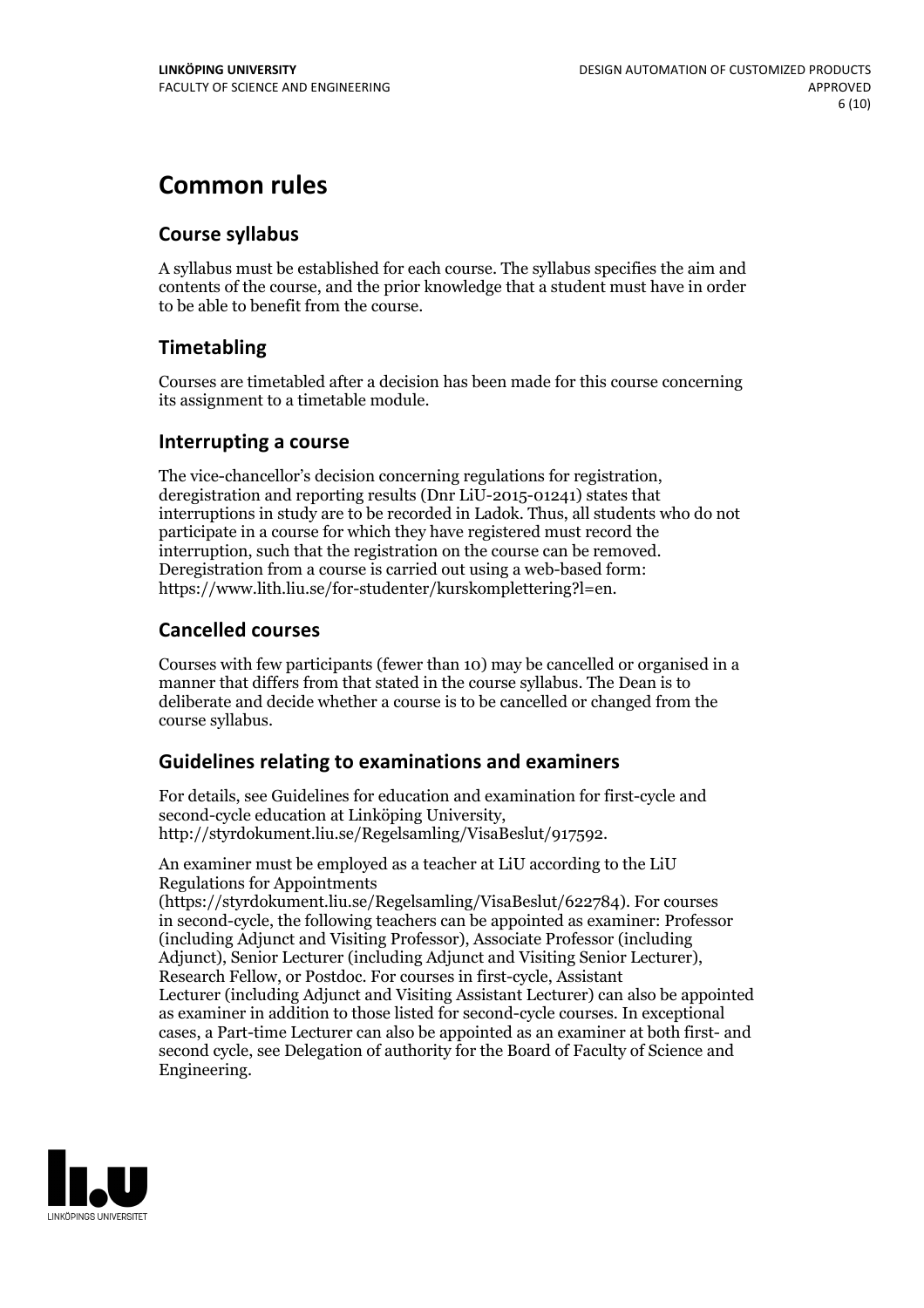### **Forms of examination**

#### **Examination**

Written and oral examinations are held at least three times a year: once immediately after the end of the course, once in August, and once (usually) in one of the re-examination periods. Examinations held at other times are to follow a decision of the board of studies.

Principles for examination scheduling for courses that follow the study periods:

- courses given in VT1 are examined for the first time in March, with re-examination in June and August
- courses given in VT2 are examined for the first time in May, with re-examination in August and October
- courses given in HT1 are examined for the first time in October, with re-examination in January and August
- courses given in HT2 are examined for the first time in January, with re-examination in March and in August.

The examination schedule is based on the structure of timetable modules, but there may be deviations from this, mainly in the case of courses that are studied and examined for several programmes and in lower grades (i.e. 1 and 2).

Examinations for courses that the board of studies has decided are to be held in alternate years are held three times during the school year in which the course is given according to the principles stated above.

Examinations for courses that are cancelled orrescheduled such that they are not given in one or several years are held three times during the year that immediately follows the course, with examination scheduling that corresponds to the scheduling that was in force before the course was cancelled or rescheduled.

When a course is given for the last time, the regular examination and two re-<br>examinations will be offered. Thereafter, examinations are phased out by offering three examinations during the following academic year at the same times as the examinations in any substitute course. If there is no substitute course, three examinations will be offered during re-examination periods during the following academic year. Other examination times are decided by the board of studies. In all cases above, the examination is also offered one more time during the academic year after the following, unless the board of studies decides otherwise.

If a course is given during several periods of the year (for programmes, or on different occasions for different programmes) the board or boards of studies determine together the scheduling and frequency of re-examination occasions.

#### **Registration for examination**

In order to take an examination, a student must register in advance at the Student Portal during the registration period, which opens 30 days before the date of the examination and closes 10 days before it. Candidates are informed of the location of the examination by email, four days in advance. Students who have not

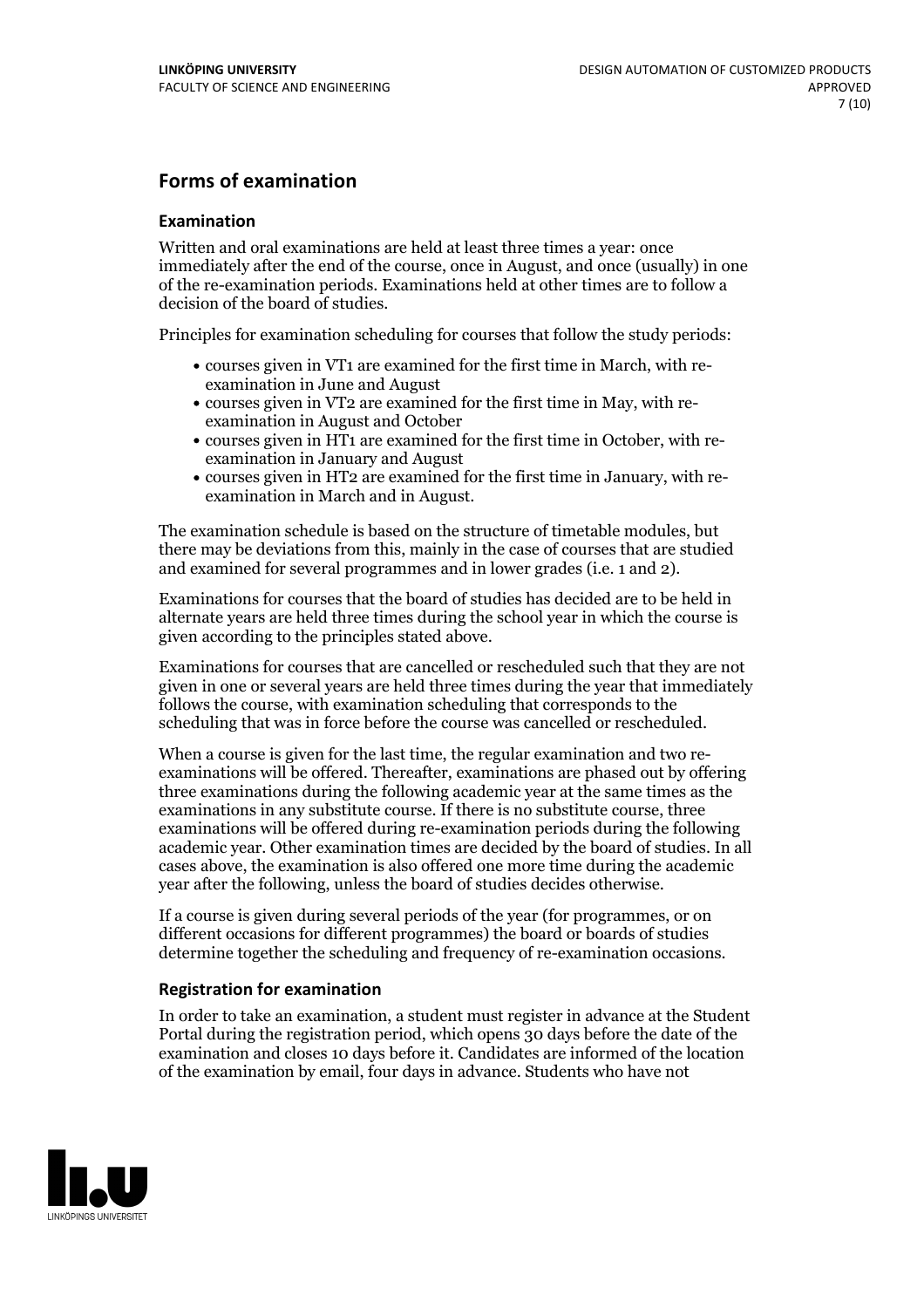registered for an examination run the risk of being refused admittance to the examination, if space is not available.

Symbols used in the examination registration system:

\*\* denotes that the examination is being given for the penultimate time.

\* denotes that the examination is being given for the last time.

#### **Code of conduct for students during examinations**

Details are given in a decision in the university's rule book: http://styrdokument.liu.se/Regelsamling/VisaBeslut/622682.

#### **Retakes for higher grade**

Students at the Institute of Technology at LiU have the right to retake written examinations and computer-based examinations in an attempt to achieve a higher grade. This is valid for all examination components with code "TEN" and "DAT". The same right may not be exercised for other examination components, unless otherwise specified in the course syllabus.

A retake is not possible on courses that are included in an issued degree diploma.

#### **Retakes of other forms of examination**

Regulations concerning retakes of other forms of examination than written examinations and computer-based examinations are given in the LiU guidelines

http://styrdokument.liu.se/Regelsamling/VisaBeslut/917592.

#### **Plagiarism**

For examinations that involve the writing of reports, in cases in which it can be assumed that the student has had access to other sources (such as during project work, writing essays, etc.), the material submitted must be prepared in accordance with principles for acceptable practice when referring to sources (references or quotations for which the source is specified) when the text, images, ideas, data,  $\vec{e}$  etc. of other people are used. It is also to be made clear whether the author has reused his or her own text, images, ideas, data, etc. from previous examinations, such as degree projects, project reports, etc. (this is sometimes known as "self- plagiarism").

A failure to specify such sources may be regarded as attempted deception during examination.

#### **Attempts to cheat**

In the event of <sup>a</sup> suspected attempt by <sup>a</sup> student to cheat during an examination, or when study performance is to be assessed as specified in Chapter <sup>10</sup> of the Higher Education Ordinance, the examiner is to report this to the disciplinary board of the university. Possible consequences for the student are suspension from study and a formal warning. More information is available at https://www.student.liu.se/studenttjanster/lagar-regler-rattigheter?l=en.

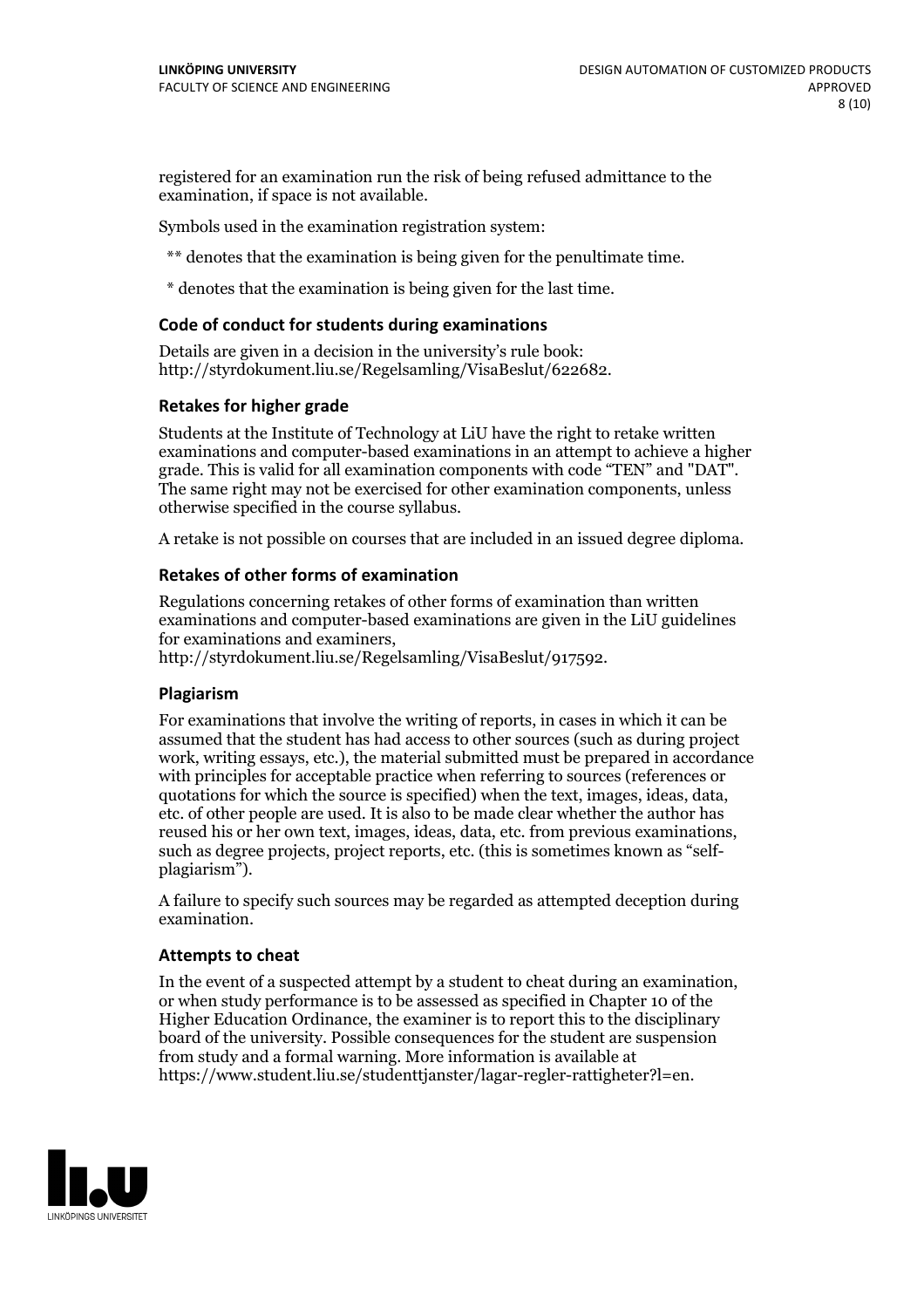#### **Grades**

The grades that are preferably to be used are Fail (U), Pass (3), Pass not without distinction  $(4)$  and Pass with distinction  $(5)$ .

- 1. Grades U, 3, 4, 5 are to be awarded for courses that have written
- examinations. 2. Grades Fail (U) and Pass (G) may be awarded for courses with <sup>a</sup> large degree of practical components such as laboratory work, project work and group work. 3. Grades Fail (U) and Pass (G) are to be used for degree projects and other
- independent work.

#### **Examination components**

- 
- 1. Grades U, 3, 4, <sup>5</sup> are to be awarded for written examinations (TEN). 2. Examination components for which the grades Fail (U) and Pass (G) may be awarded are laboratory work (LAB), project work (PRA), preparatory written examination (KTR), oral examination (MUN), computer-based
- examination (DAT), home assignment (HEM), and assignment (UPG). 3. Students receive grades either Fail (U) or Pass (G) for other examination components in which the examination criteria are satisfied principally through active attendance such as other examination (ANN), tutorial group (BAS) or examination item (MOM). 4. Grades Fail (U) and Pass (G) are to be used for the examination
- components Opposition (OPPO) and Attendance at thesis presentation (AUSK) (i.e. part of the degree project).

For mandatory components, the following applies: If special circumstances prevail, and if it is possible with consideration of the nature of the compulsory component, the examiner may decide to replace the compulsory component with another equivalent component. (In accordance with the LiU Guidelines for education and examination for first-cycle and second-cycle education at Linköping University, http://styrdokument.liu.se/Regelsamling/VisaBeslut/917592).

For written examinations, the following applies: If the LiU coordinator for students with disabilities has granted a student the right to an adapted examination for a written examination in an examination hall, the student has the right to it. If the coordinator has instead recommended for the student an adapted examination or alternative form of examination, the examiner may grant this if the examiner assesses that it is possible, based on consideration of the course objectives. (In accordance with the LiU Guidelines for education and examination for first-cycle and second-cycle education at Linköping University, http://styrdokument.liu.se/Regelsamling/VisaBeslut/917592).

The examination results for a student are reported at the relevant department.

### **Regulations (applyto LiU in its entirety)**

The university is a government agency whose operations are regulated by